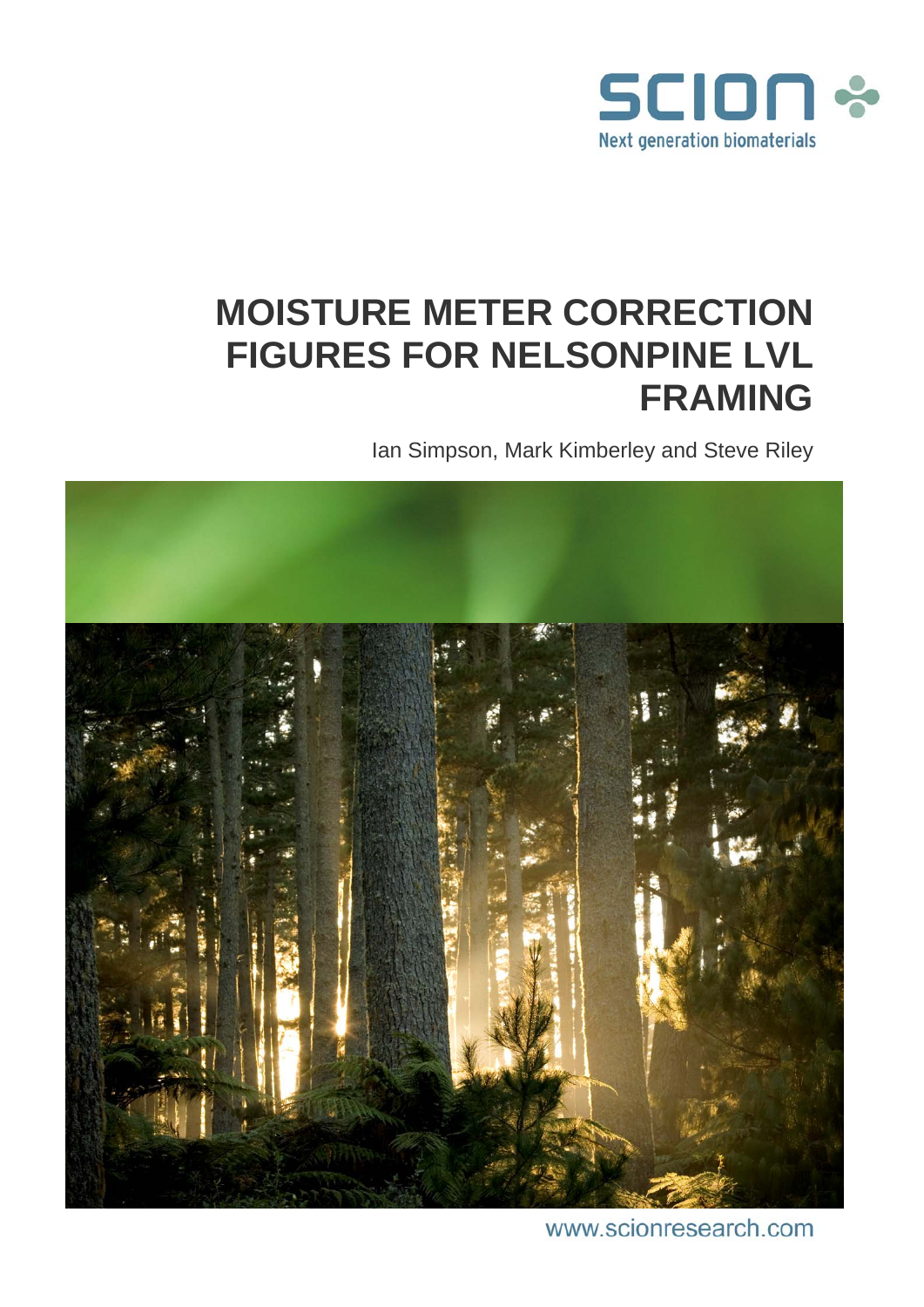## **MOISTURE METER CORRECTION FIGURES FOR NELSON PINE LVL FRAMING**

**Ian Simpson, Mark Kimberley and Steve Riley**  Scion Rotorua, New Zealand

> Report prepared for: Nelson Pine Industries Limited Richmond, Nelson

Correspondence to: Approved for Release

Team Leader Wood & Biofibre Technologies Private Bag 3020 Team Leader ROTORUA

Stephen Relig

Date: December 2015

Phone: (07) 343-5777 Fax: (07) 343-5507

The opinions provided in the Report have been provided in good faith and on the basis that every endeavour has been made to be accurate and not misleading and to exercise reasonable care, skill and judgement in providing such opinions. Neither Scion nor any of its employees, contractors, agents or other persons acting on its behalf or under its control accept any responsibility or liability in respect of any opinion provided in this Report By Scion

**NEW ZEALAND FOREST RESEARCH INSTITUTE LIMITED** 

*All rights reserved. Unless permitted by contract or law, no part of this work may be reproduced, stored or copied in any form or by any means without the express permission of the NEW ZEALAND FOREST RESEARCH INSTITUTE LIMITED*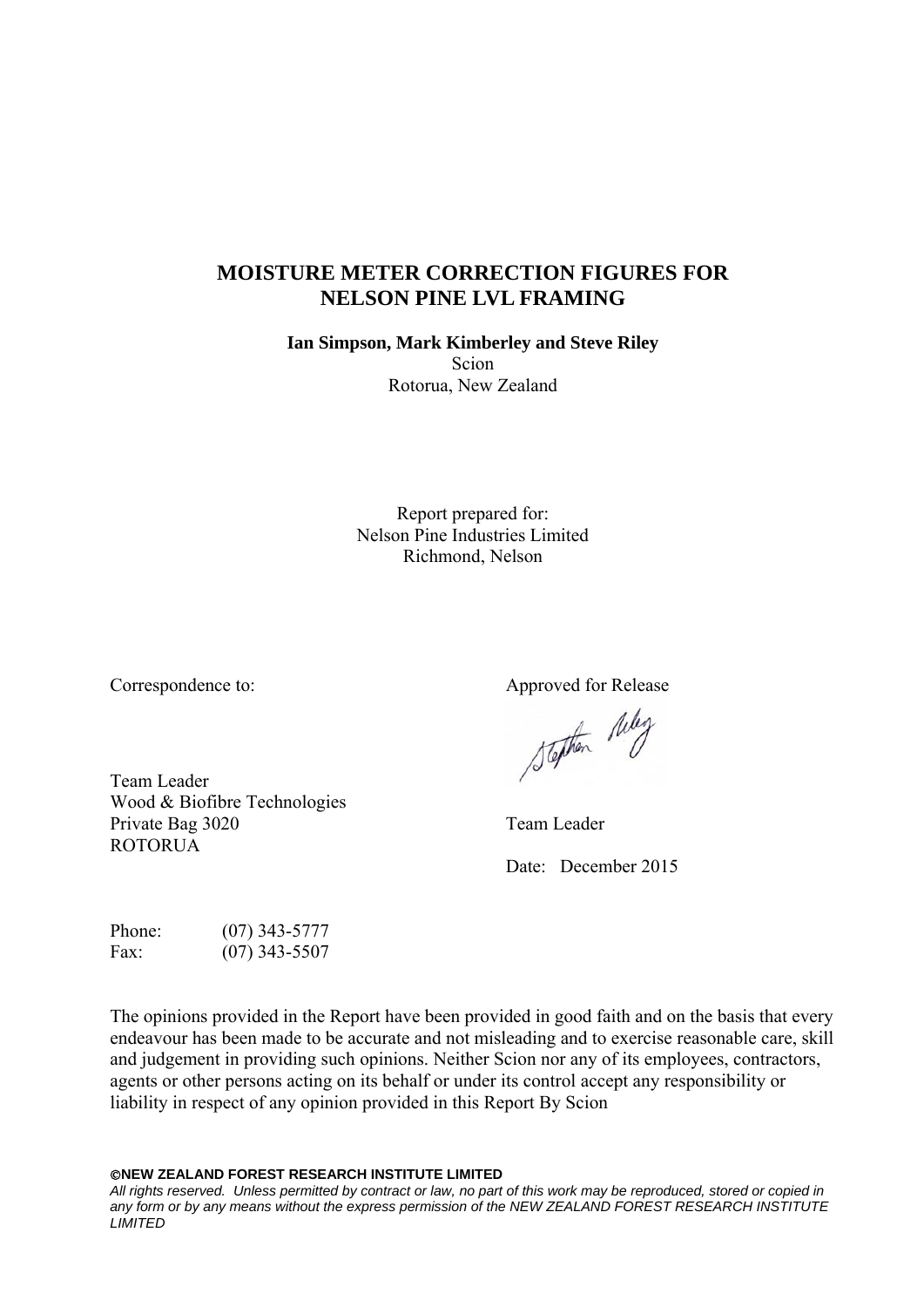## **MOISTURE METER CORRECTION FIGURES FOR NELSON PINE LVL FRAMING**

## Ian Simpson, Mark Kimberley and Steve Riley December 2015

## **INTRODUCTION**

Moisture meters are widely used in the timber and building industry to check the moisture content of structural timber and house framing. Nelson Pine Industries Limited are producing NelsonPine LVL which is an engineered wood composite treated to H1.2 with Azotek glueline and face spray treatment.

This report presents moisture meter correction figures for NelsonPine LVL framing, for a resistance type moisture meter (Carrel & Carrel) and a capacitance type moisture meter (Wagner L612).

#### **PROCEDURE**

- Nelson Pine Industries Limited supplied  $90x45$  mm LVL8 H1.2 radiata pine LVL framing timber for this study. Twenty 1 metre long pieces were treated to H1.2 with Azotek glueline and face spray treatment.
- A phenolic adhesive was used for the LVL manufacture.
- Each 1 metre length was cut to give four 200 mm long end-matched samples.
- One sample from each original 1 metre length was placed in one of four controlled environment rooms operating at 25°C, and approximately 5%, 7%, 12% and 19% moisture content.
- The samples were allowed to equilibrate in each environment for 14 weeks.
- The moisture content of each sample was measured using a:
	- Carrel & Carrel C201 resistance type moisture meter calibrated to NZS 1080.1. The moisture meter was set to a temperature of 20°C and Species of 0 (zero). The insulated electrode pins were inserted into the face of the LVL, parallel to the long edge of the sample. Readings were taken with a sliding hammer type of electrode, with the electrode inserted 15 mm into the face of the wood sample.
	- Wagner L612 capacitance type moisture meter. The specific gravity setting of the meter was 0.46. A meter reading was taken on one face of each sample.
	- The calibration of the moisture meters was checked against the manufacturers' standard at intervals during testing.
	- Each sample was weighed after the moisture meter measurements were taken.
- The moisture meter readings were not temperature corrected as the wood temperature was close to 20°C.
- The actual moisture content of each sample was determined by oven drying (AS/NZS) 1997).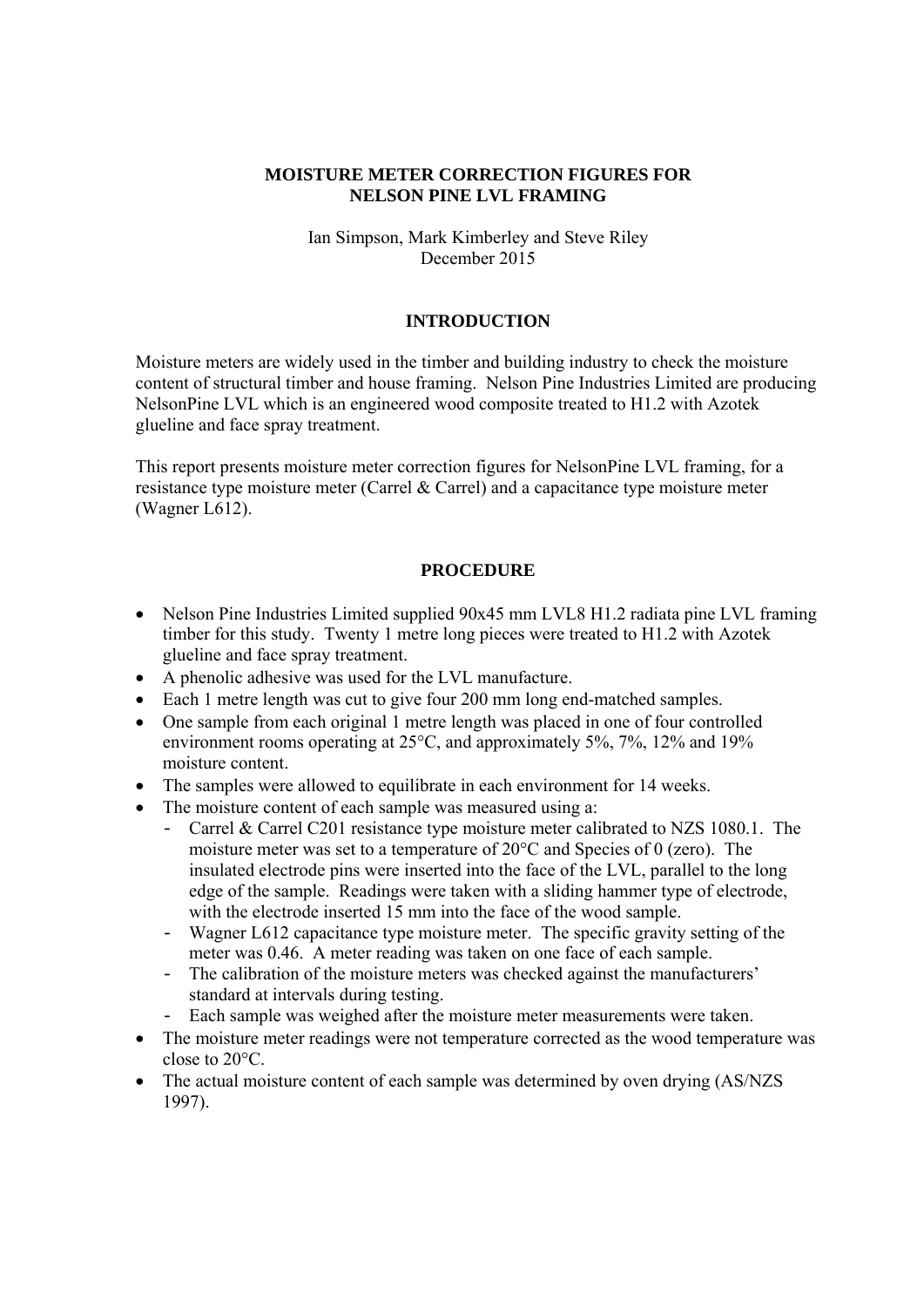• Regression models were fitted for relating meter readings to true moisture content. These models were fitted with SAS Version 9.3 statistical analysis software using the procedure MIXED. Quadratic models of the following form were found appropriate:

$$
(1) \quad y = a + bx + cx^2
$$

where  $y$  is the meter reading,  $x$  is the true moisture content, and  $a$ ,  $b$ , and  $c$  are regression coefficients.

Residual variation was found to increase with mean moisture content. Therefore, the models were fitted using the MIXED procedure with residual variance increasing as a power of moisture content, i.e.:

(2) 
$$
Variance = \sigma^2 \exp(\chi x)
$$

where  $\sigma^2$  and  $\gamma$  are model coefficients.

Tables for converting meter readings to mean true moisture content were obtained by inverting Equation (1), i.e.,

(3) 
$$
x = \left(-b \pm \sqrt{b^2 - 4(a - y)c}\right)/(2c)
$$

Conservative meter readings for ensuring samples have lower than 20% moisture content were obtained using the SAS MIXED procedure to estimate the 5<sup>th</sup> percentile of the distribution of observations around the regression line at  $x = 20\%$ .

#### **RESULTS**

Regression model coefficients for Equations (1) and (2) along with  $R^2$  values indicating model fit are given in Table 1.

| Parameter | Carrel & Carrel C201 | Wagner L612 |
|-----------|----------------------|-------------|
| a         | 0.814                | 7.81        |
|           | 1.158                | $-0.329$    |
| C         | 0.0231               | 0.0843      |
|           | 0.0833               | 0.125       |
|           | 0.271                | 0.151       |
|           | ) 96                 | ) QQ        |

Table 1. Regression coefficients and  $R^2$  value.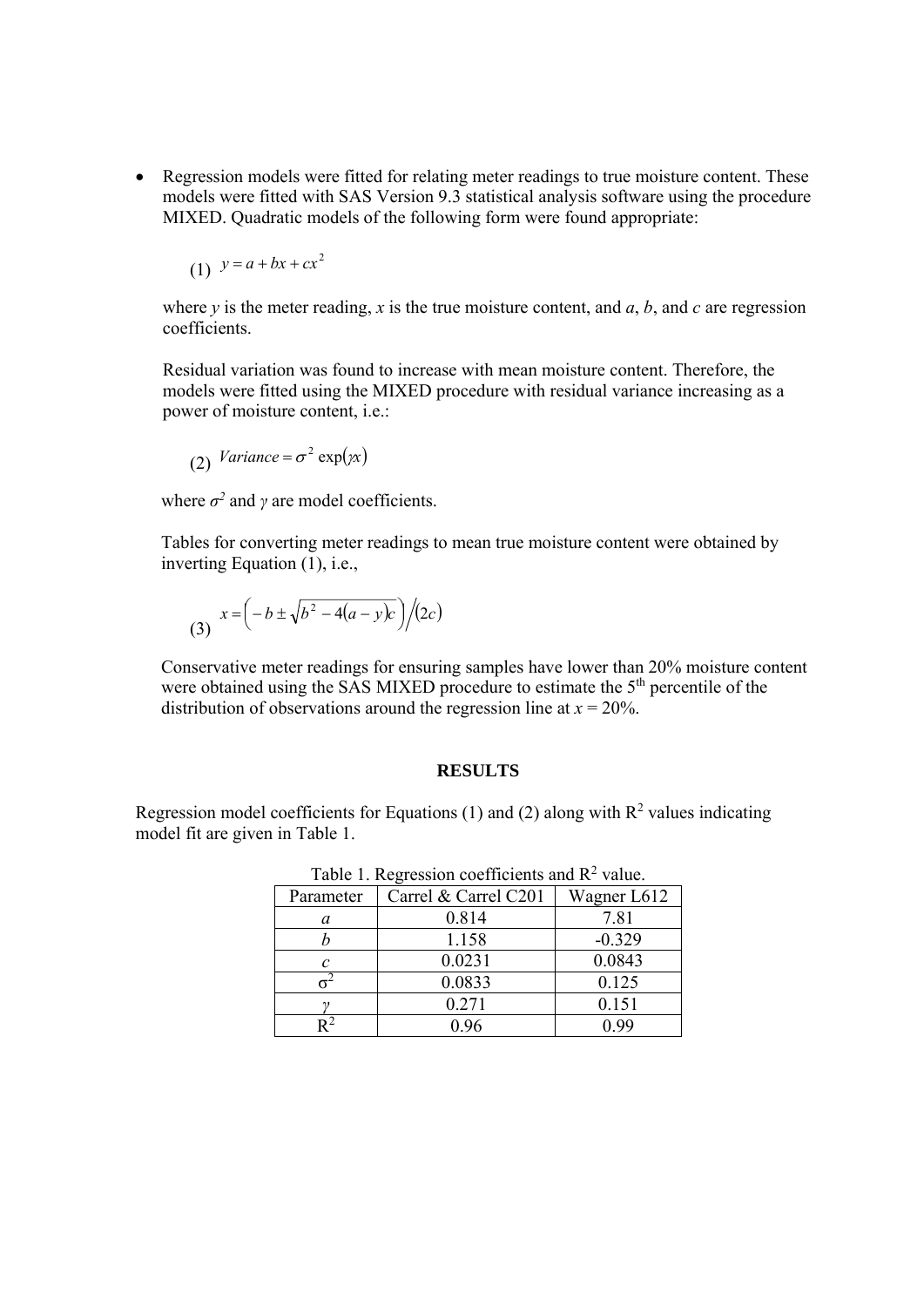Table 2 gives conversions between meter readings and mean true moisture content obtained using Equation (3). Note that the Wagner L612 meter does not display meter readings above 32.

| Meter   | True %MC,                      | True %MC, Wagner    |
|---------|--------------------------------|---------------------|
| reading | Carrel & Carrel C201           | L612 capacitance    |
|         | resistance type moisture meter | type moisture meter |
| 8       | 5.6                            | 4.4                 |
| 9       | 6.3                            | 6.2                 |
| 10      | 7.0                            | 7.4                 |
| 11      | 7.6                            | 8.4                 |
| 12      | 8.3                            | 9.3                 |
| 13      | 8.9                            | 10.0                |
| 14      | 9.6                            | 10.7                |
| 15      | 10.2                           | 11.4                |
| 16      | 10.8                           | 12.0                |
| 17      | 11.4                           | 12.6                |
| 18      | 12.0                           | 13.1                |
| 19      | 12.6                           | 13.6                |
| 20      | 13.1                           | 14.1                |
| 21      | 13.7                           | 14.6                |
| 22      | 14.2                           | 15.1                |
| 23      | 14.8                           | 15.5                |
| 24      | 15.3                           | 15.9                |
| 25      | 15.9                           | 16.4                |
| 26      | 16.4                           | 16.8                |
| 27      | 16.9                           | 17.2                |
| 28      | 17.4                           | 17.5                |
| 29      | 17.9                           | 17.9                |
| 30      | 18.4                           | 18.3                |
| 31      | 18.9                           | 18.7                |
| 32      | 19.4                           | 19.0                |
| 33      | 19.9                           |                     |
| 34      | 20.4                           |                     |
| 35      | 20.8                           |                     |

Table 2. Tables for converting meter readings to true moisture content for NelsonPine LVL samples.

The 5<sup>th</sup> percentiles of meter readings for samples with a true moisture content of 20% are given in Table 3. At these readings, 95 out of 100 samples will be below 20% true moisture content.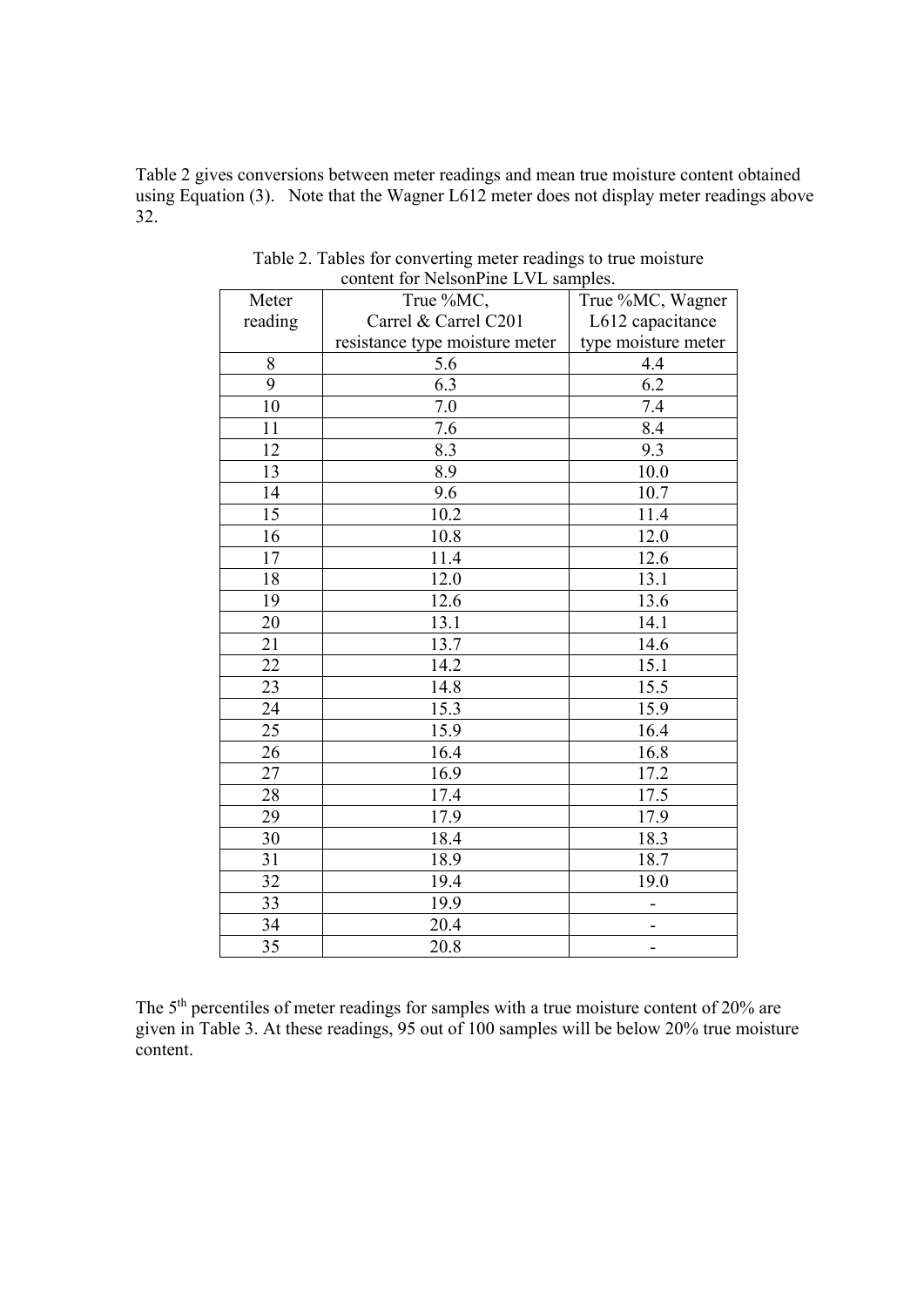| $\alpha$ av mondeal v vollevile of $\alpha$ . |                            |  |  |
|-----------------------------------------------|----------------------------|--|--|
| Moisture meter                                | $5th$ percentile at 20% MC |  |  |
| Carrel & Carrel C201 resistance type          | 259                        |  |  |
| moisture meter                                |                            |  |  |
| Wagner L612 capacitance type                  | 32                         |  |  |
| moisture meter                                |                            |  |  |

Table 3. Fifth percentiles of meter readings for samples with a true moisture content of 20%.

Figures 1 and 2 show the data, fitted regression models, and 5<sup>th</sup> percentile lines.



Figure 1. Meter readings using the Carrel & Carrel C201 resistance type moisture meter plotted against true moisture content for 80 NelsonPine LVL samples. Also shown are the quadratic regression model (solid line) and the 5<sup>th</sup> percentile (dashed line).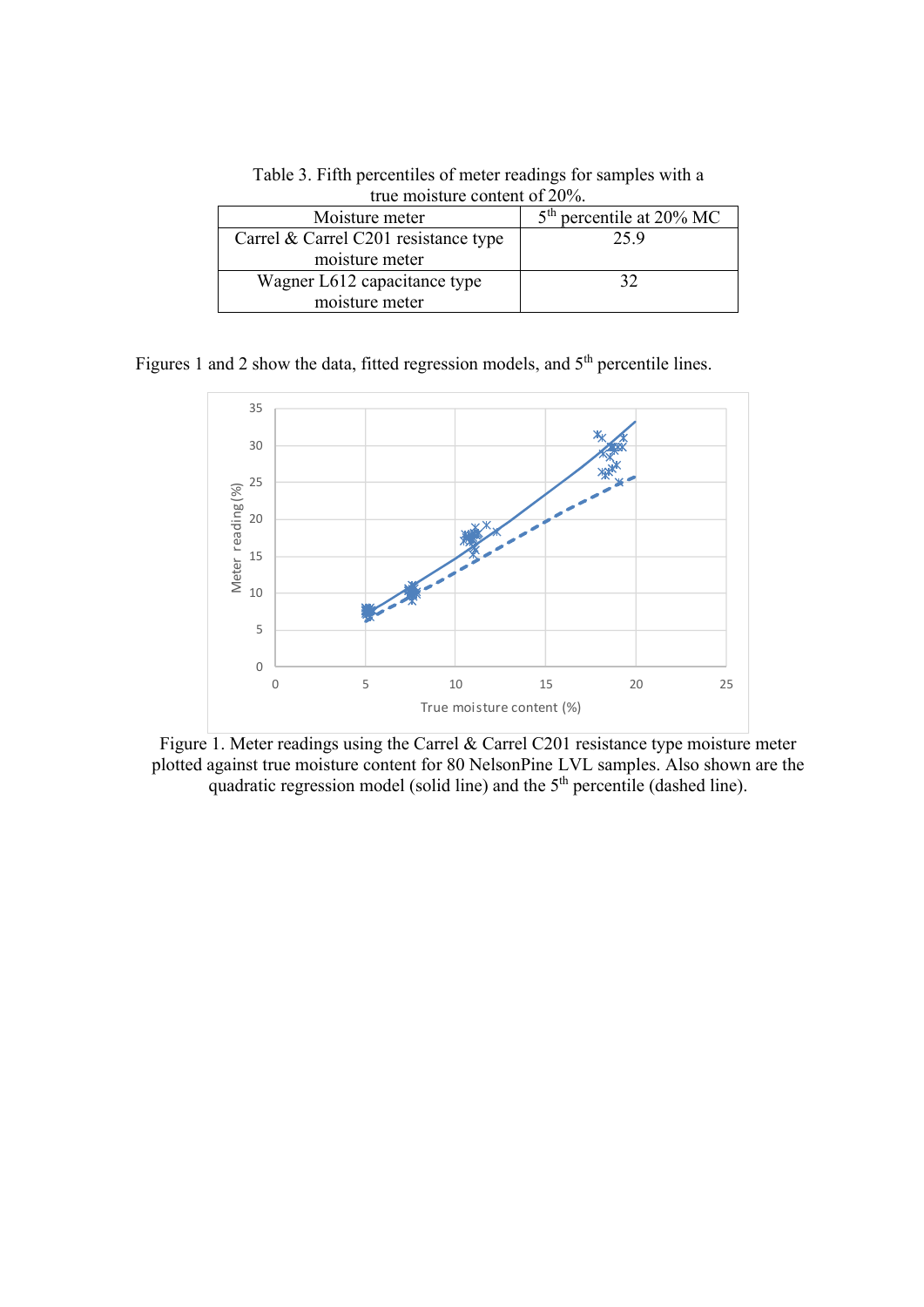

Figure 2. Meter readings from the Wagner capacitance type moisture meter plotted against true moisture content for 80 NelsonPine LVL samples. Also shown are the quadratic regression model (solid line) and the  $5<sup>th</sup>$  percentile (dashed line).

LVL significantly affects the resistance moisture meter. Table 2 shows that a meter reading of 34 corresponds to a predicted moisture content of 20% for NelsonPine LVL. This effect is most likely due to the increased conductivity provided by the adhesive used in the LVL construction.

There is a large meter correction with the capacitance type moisture meter. This is likely to be caused by the increased density of the LVL compared to sawn timber. Average basic density of sawlogs is between 385 and 440 kg/m<sup>3</sup> (Cown, 1999). The density of 10 LVL samples at the time of testing ranged from 458 to 507 kg/m<sup>3</sup>. The calibration of the Wagner L612 can be altered by changing the Specific Gravity (S.G.) setting. An S.G. setting of 0.46 was used for this study, but a higher value of S.G. will alter the relationship between meter reading and moisture content.

#### **CONCLUSIONS**

- LVL has a major effect on both types of moisture meter.
- A resistance moisture meter reading of 33 corresponds to a predicted moisture content of 20% for NelsonPine LVL.
- There is a large scatter in the resistance meter readings which means great care must be exercised when interpreting the results.
- The large correction for resistance meters may cause a problem for moisture meters which do not display to such high meter readings.